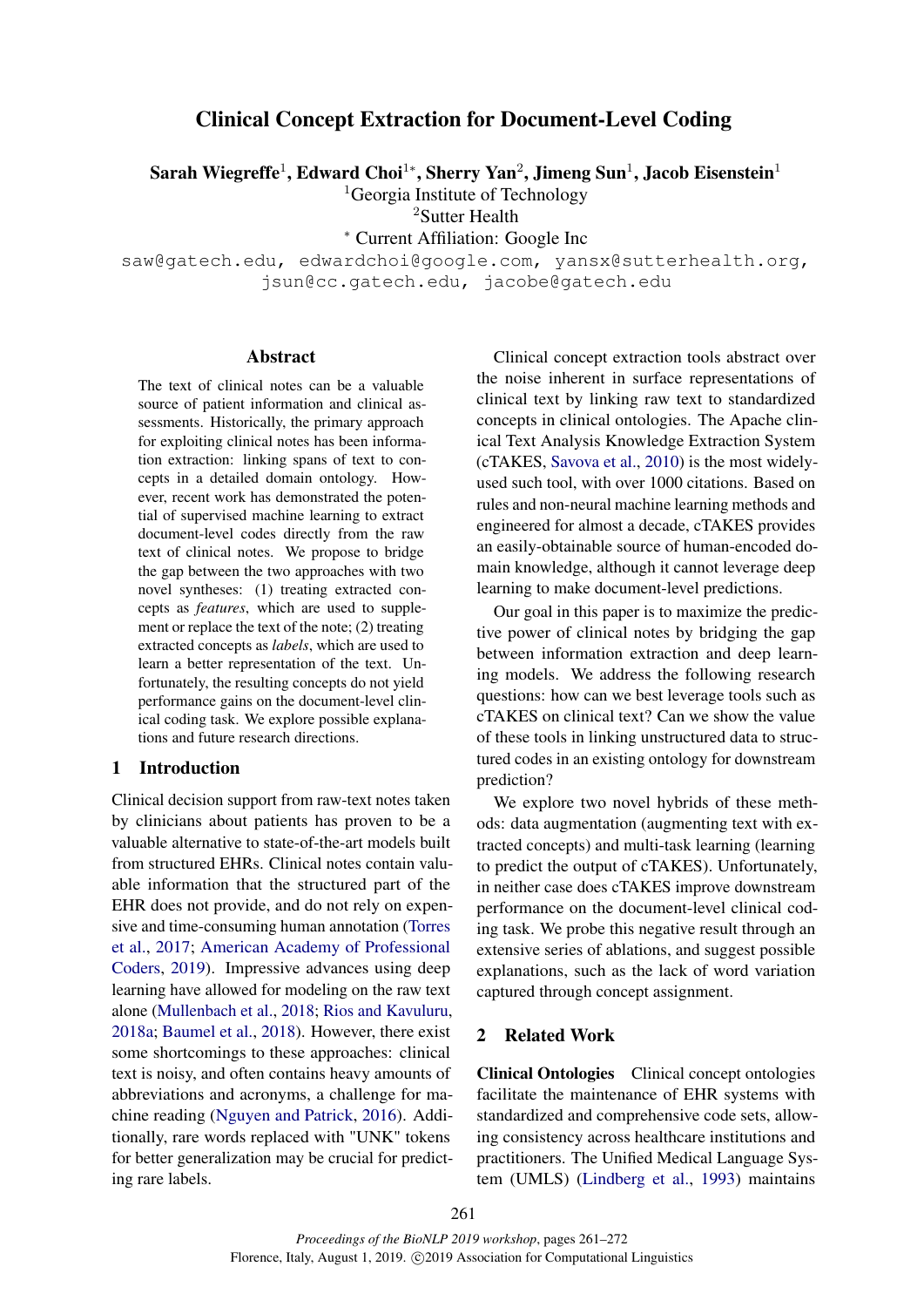<span id="page-1-0"></span>

Figure 1: A subtree of the ICD ontology (figure from [Singh et al.,](#page-8-6) [2014\)](#page-8-6).

a standardized vocabulary of clinical concepts, each of which is assigned a concept unique identifier (CUI). The Systematized Nomenclature of Medicine- Clinical Terms (SNOMED-CT) [\(Don](#page-8-7)[nelly,](#page-8-7) [2006\)](#page-8-7) and the International Classification of Diseases (ICD) [\(National Center for Health](#page-8-8) [Statistics,](#page-8-8) [1991\)](#page-8-8) build off of the UMLS and provide structure by linking concepts based on their relationships. The SNOMED ontology has over 340,000 active concepts, ranging from fine-grained ("Adenylosuccinate lyase deficiency") to extremely general ("patient"). The ICD ontology is narrower in scope, with around 13,000 diagnosis and procedure codes used for insurance billing. Unlike SNOMED, which has an unconstrained graph structure, ICD9 is organized into a top-down hierarchy of specificity (see [Figure 1\)](#page-1-0).

Clinical Information Extraction Tools There are several tools for extracting structured information from clinical text. Popular types of information extraction include *named-entity recognition*, identifying words or phrases in the text which align with clinical concepts, and *ontology mapping*, labelling the identified words and phrases with their respective clinical codes from an existing ontol- $ogy.<sup>1</sup>$  $ogy.<sup>1</sup>$  $ogy.<sup>1</sup>$  Of the tools which perform both of these tasks, the open-source Apache cTAKES is used in over 50% of recent work [\(Wang et al.,](#page-9-1) [2017\)](#page-9-1), outpacing competitors such as MetaMap [\(Aronson,](#page-7-1) [2001\)](#page-7-1) and MedLEE [\(Friedman,](#page-8-9) [2000\)](#page-8-9).

cTAKES utilizes a rule-based system for performing ontology mapping, via a UMLS dictionary lookup on the noun phrases inferred by a part-ofspeech tagger. Taking raw text as input, the software outputs a set of UMLS concepts identified in

the text and their positions, with functionality to map them to other ontologies such as SNOMED and ICD9. It is highly scalable, and can be deployed locally to avoid compromising identifiable patient data. Figure [2](#page-2-0) shows an example cTAKES annotation on a clinical record.

Clinical Named-Entity Recognition (NER) Recent work has focused on developing tools to replace cTAKES in favor of modern neural architectures such as Bi-LSTM CRFs [\(Boag](#page-8-10) [et al.,](#page-8-10) [2018;](#page-8-10) [Tao et al.,](#page-8-11) [2018;](#page-8-11) [Xu et al.,](#page-9-2) [2018;](#page-9-2) [Greenberg et al.,](#page-8-12) [2018\)](#page-8-12), varying in task definition and evaluation. Newer approaches leverage contextualized word embeddings such as ELMo [\(Zhu et al.,](#page-9-3) [2018;](#page-9-3) [Si et al.,](#page-8-13) [2019\)](#page-8-13). In contrast, we focus on maximizing the power of existing tools such as cTAKES. This approach is more practical in the near-term, because the adoption of new NER systems in the clinical domain is inhibited by the amount of computational power, data, and gold-label annotations needed to build and train such token-level models, as well as considerations for the effectiveness of domain transfer and a necessity to perform annotations locally in order to protect patient data. Newer models do not provide these capabilities.

NER in Text-based Models Prior works use the output of cTAKES as features for disease- and drug-specific tasks, but either concatenate them as shallow features, or substitute them for the text itself (see [Wang et al.](#page-9-1) [\(2017\)](#page-9-1) for a literature review). [Weng et al.](#page-9-4) [\(2017\)](#page-9-4) incorporate the output of cTAKES into their input feature vectors for the task of predicting the medical subdomain of clinical notes. However, they use them as shallow features in a non-neural setting, and combine cTAKES annotations with the text representations by concatenating the two into one larger feature vector. In contrast, we propose to learn dense neural concept embedding representations, and integrate the concepts in a learnable fashion to guide the representation learning process, rather than simply concatenating them or using them as a text replacement. We additionally focus on a more challenging task setting.

[Boag and Kané](#page-8-14) [\(2017\)](#page-8-14) augment a Word2Vec training objective to predict clinical concepts. This work is orthogonal to ours as it is an unsupervised "embedding pretraining" approach rather than an end-to-end supervised model.

<span id="page-1-1"></span> $1$ Ontology mapping also serves as a form of text normalization.

<span id="page-1-2"></span><sup>&</sup>lt;sup>2</sup>Figure from [https://healthnlp.github.io/](https://healthnlp.github.io/examples/) [examples/](https://healthnlp.github.io/examples/).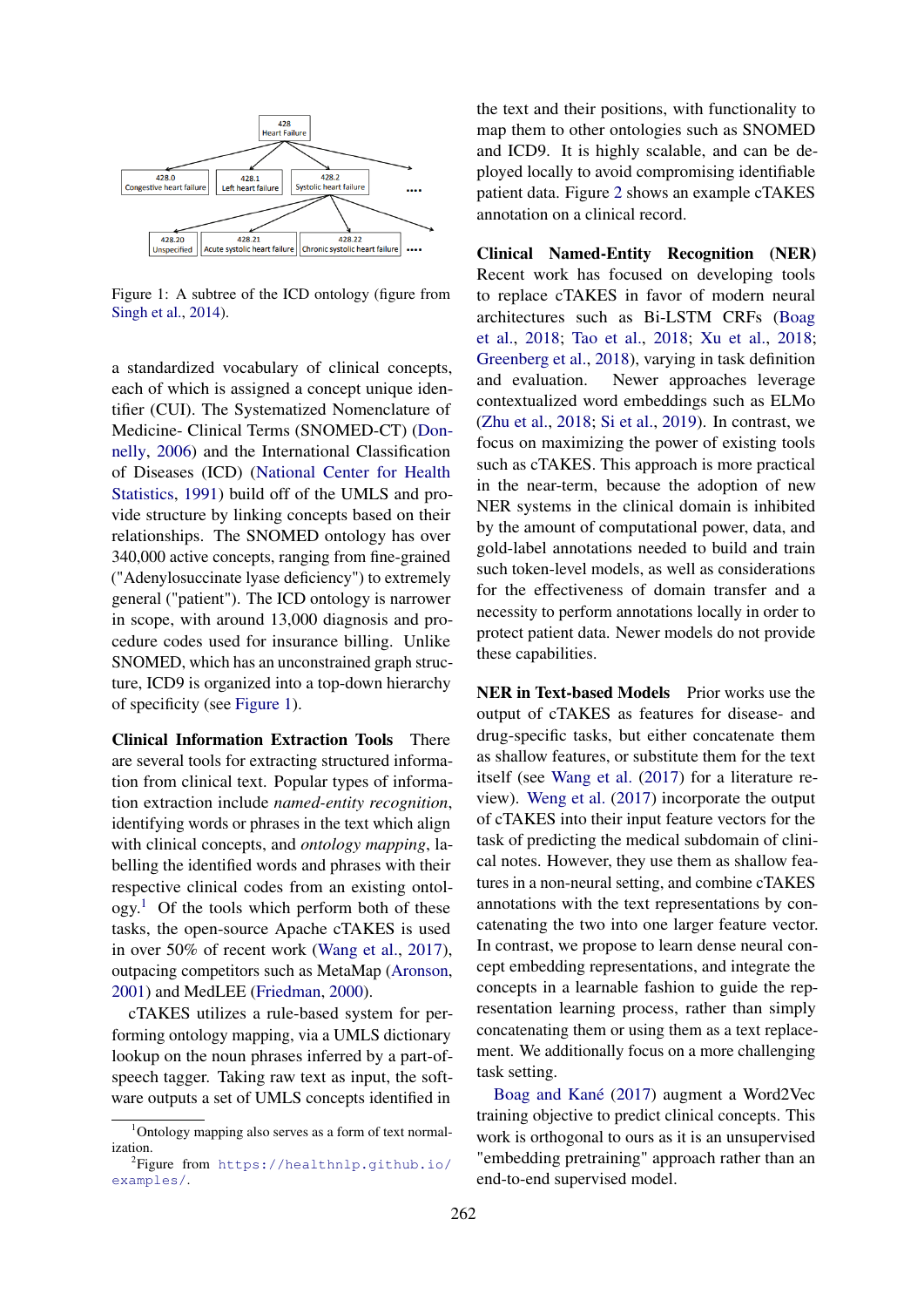<span id="page-2-0"></span>

Figure [2](#page-1-2): An example of cTAKES annotation output with part-of-speech tags and UMLS CUIs for named entities.<sup>2</sup>

Automated Clinical Coding The automated clinical coding task is to predict from the raw text of a hospital discharge summary describing a patient encounter all of the possible ICD9 (diagnosis and procedure) codes which a human annotator would assign to the visit. Because these annotators are trained professionals, the ICD codes assigned serve as a natural label set for describing a patient record, and the task can be seen as a proxy for a general patient outcome or treatment prediction task. State-of-the-art methods such as CAML [\(Mul](#page-8-0)[lenbach et al.,](#page-8-0) [2018\)](#page-8-0) treat each label prediction as a separate task, performing many binary classifications over the many-thousand-dimensional label space. The model is described in more detail in the next section.

The label space is very large (tens of thousands of possible codes) and frequency is long-tailed. [Rios and Kavuluru](#page-8-15) [\(2018b\)](#page-8-15) find that CAML performs weakly on rare labels.

### 3 Problem Setup

<span id="page-2-5"></span>Task Notation A given discharge summary is represented as a matrix  $\mathbf{X} \in \mathbb{R}^{d_e \times N}$ .<sup>[3](#page-2-1)</sup> The set of diagnosis and procedure codes assigned to the visit is represented as the one-hot vector  $y \in \{0,1\}^L$ . The task can be framed as  $L = |\mathcal{L}|$  binary classifications: predict  $y_l \in \{0, 1\}$  for code l in labelspace L.

Data We use the publically-available MIMIC-III dataset, a collection of deidentified discharge summaries describing patient stays in the Beth Israel Deaconess Medical Center ICU between 2001 and 2012 [\(Johnson et al.,](#page-8-16) [2016;](#page-8-16) [Pollard and Johnson,](#page-8-17) [2016\)](#page-8-17). Each discharge summary has been tagged with a set of ICD9 codes. See Figure 3 for an example of a record, and Appendix [A](#page-10-0) for a description of the dataset and preprocessing.

Concept Annotation We run cTAKES on the discharge summaries (described in Appendix [B\)](#page-10-1).

Results on the extracted concepts are presented in Table [1.](#page-2-2) Note the difference in number of annotations provided by using the SNOMED ontology compared to ICD9.<sup>[4](#page-2-3)</sup>

<span id="page-2-2"></span>

| ICD9<br>Total concepts extracted<br>Mean # extracted concepts per document<br>Mean % words assigned a concept per document          | 1,005,756<br>19.10<br>1.26%    |
|-------------------------------------------------------------------------------------------------------------------------------------|--------------------------------|
| <b>SNOMED</b><br>Total concepts extracted<br>Mean # extracted concepts per document<br>Mean % words assigned a concept per document | 28,090,075<br>532.76<br>35.21% |
| Mean # tokens per document                                                                                                          | 1513.00                        |

Table 1: Descriptive Statistics on concept extraction for the MIMIC-III corpus.

Base model We evaluate against CAML [\(Mul](#page-8-0)[lenbach et al.,](#page-8-0) [2018\)](#page-8-0), a state-of-the-art text-based model for the clinical coding task. The model leverages a convolutional neural network (CNN) with per-label attention to predict the combination of codes to assign to a diven discharge summary. Applying convolution over  $X$  results in a convolved input representation  $\boldsymbol{H} \in \mathbb{R}^{d_c \times N}$  (with  $d_c < d_e$ ) in which the column-dimensionality  $N$  is preserved.  $H$  is then used to predict  $y$ , by attentional pooling over the columns.

We include implementation details of all methods, including hyperparameters and training, in Appendix [A.](#page-10-0)

#### <span id="page-2-4"></span>4 Approach 1: Augmentation Model

One limitation of learning-based models is their tendency to lose uncommon words to "UNK" tokens, or to suffer from poor representation learning for them. We hypothesize that rare words are important for predicting rare labels, and that text-based

<span id="page-2-1"></span><sup>&</sup>lt;sup>3</sup>We use notation for a single instance throughout.

<span id="page-2-3"></span><sup>4</sup> Preliminary experiments with sparser ontologies (RXNORM) were not promising, leading us to choose these two ontologies based on their annotation richness (SNOMED) and direct relation to the prediction task (ICD9).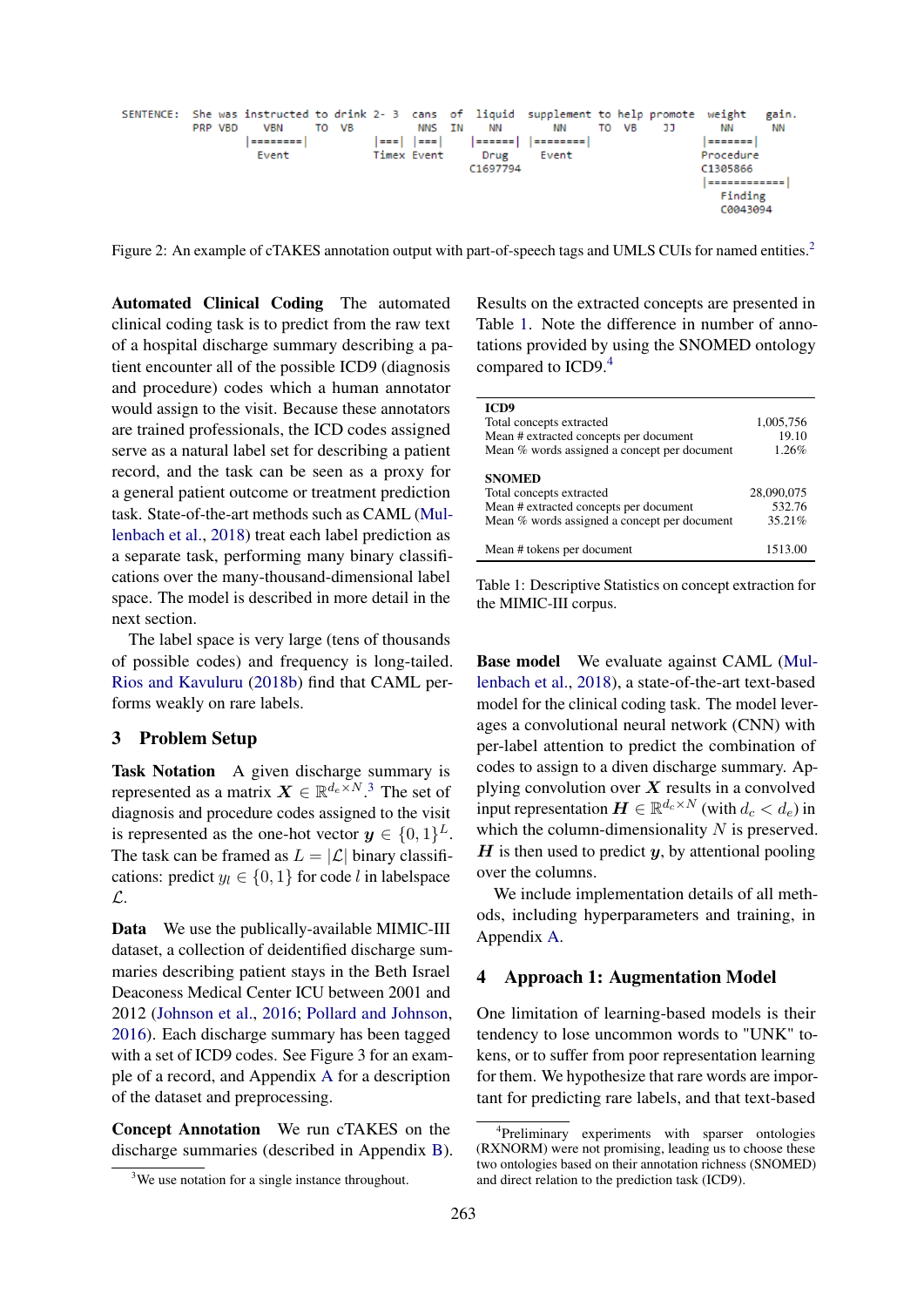

Figure 3: An example clinical discharge summary and associated ICD codes.

models may be improved by augmenting word embeddings with concept embeddings as a means to strengthen representations of rare or unseen words. We additionally hypothesize that linking multiple words to a shared concept via cTAKES annotation will reduce textual noise by grouping word variants to a shared representation in a smaller and more frequently updated parameter space.

#### 4.1 Method

Given a discharge summary containing words  $w_1, w_2, ..., w_N \in W^*$  and an embedding function  $\gamma$  :  $W \rightarrow \mathbb{R}^{d_e}$ , we construct input matrix  $\boldsymbol{X} = [\boldsymbol{x}_1^T, \boldsymbol{x}_2^T, ..., \boldsymbol{x}_N^T] \in \mathbb{R}^{d_e \times N}$  as columnstacked word embeddings, where  $x_n = \gamma(w_n)$ .

We additionally assume a code embedding function  $\phi : \mathcal{C} \to \mathbb{R}^{d_e}$  and a set of annotated codes for a given document  $c_1, c_2, \dots, c_N \in \mathcal{C}^*$ , where  $\mathcal C$  is the full codeset for the ontology used to annotate the document, and  $c_n$  is the code annotated for word token  $w_n$ , if one exists (else  $c_n = \emptyset$ , by abuse of notation). We construct a representation for each document,  $D$ , of the same dimensionality as  $X$ , by learning one representation leveraging both the concept and word embedding at each position:

For token  $n$ ,

$$
\boldsymbol{d}_n = \beta_{w_n,c_n} \boldsymbol{\phi}(c_n) + (1 - \beta_{w_n,c_n}) \boldsymbol{x}_n, \quad (1)
$$

 $\beta_{w_n,c_n} \in [0,1]$  is a learned parameter specific to each observed word+concept pair, including UNK tokens.[5](#page-3-0) Intuitively, if there is a concept associated with index n, a concept embedding  $\phi(c_n)$  is generated and a *linear combination* of the word and concept embedding is learned, using a learned

parameter specific to that word+concept pair. $6$  We fix  $\beta_{w_n,c_n=\emptyset} = 0$ , which reverts to the word embedding when there is no concept assigned.

We additionally propose a simpler version of this method, *full replace*, in which word embeddings are completely replaced with concept embeddings if they exist (i.e.  $\beta_{w_n,c_n} = 1$ ,  $\forall w_n, c_n \neq \emptyset$ ). In this formulation, if a concept spans multiple words, all of those words are represented by the same vector. Conversely, the CAML baseline corresponds to a model in which  $\beta_{w_n,c_n} = 0$ ,  $\forall w_n, c_n$ .

#### 4.2 Evaluation Setup

Metrics In addition to the metrics reported in prior work, we report average precision score (AP), which is a preferred metric to AUC for imbalanced classes [\(Saito and Rehmsmeier,](#page-8-18) [2015;](#page-8-18) [Davis](#page-8-19) [and Goadrich,](#page-8-19) [2006\)](#page-8-19). We report both macro- and micro- metrics, with the former being more favorable toward rare labels by weighting all classes equally. We additionally focus on the precision-at $k$  (P@k) metric, representing the fraction of the k highest-scored predicted labels that are present in the ground truth. Both macro-metrics and  $P@k$ are useful in a computer-assisted coding use-case, where the desired outcome is to correctly identify needle-in-the-haystack labels as opposed to more frequent ones, and to accurately suggest a small subset of codes with the highest confidence as annotation suggestions [\(Mullenbach et al.,](#page-8-0) [2018\)](#page-8-0).

Baselines Along with CAML, we evaluate on a *raw codes* baseline where the ICD9 annotations generated by cTAKES  $c_1, c_2, \ldots, c_N$  are used directly as the document-level predictions. Formally,

<span id="page-3-0"></span><sup>&</sup>lt;sup>5</sup>We experimented with models in which this gate was computed element-wise and shared by all word+concept pairs (e.g. by passing  $x_n$  and  $\phi(c_n)$  through a linear layer or simple multi-layer perceptron to compute  $d_n$ ), but this did not improve performance.

<span id="page-3-1"></span><sup>&</sup>lt;sup>6</sup>A single token may have multiple concept annotations associated with it. We experiment with an attention mechanism for this case (see Appendix [C\)](#page-10-2), but find a heuristic of arbitrarily selecting the first concept assigned to each word performs just as well.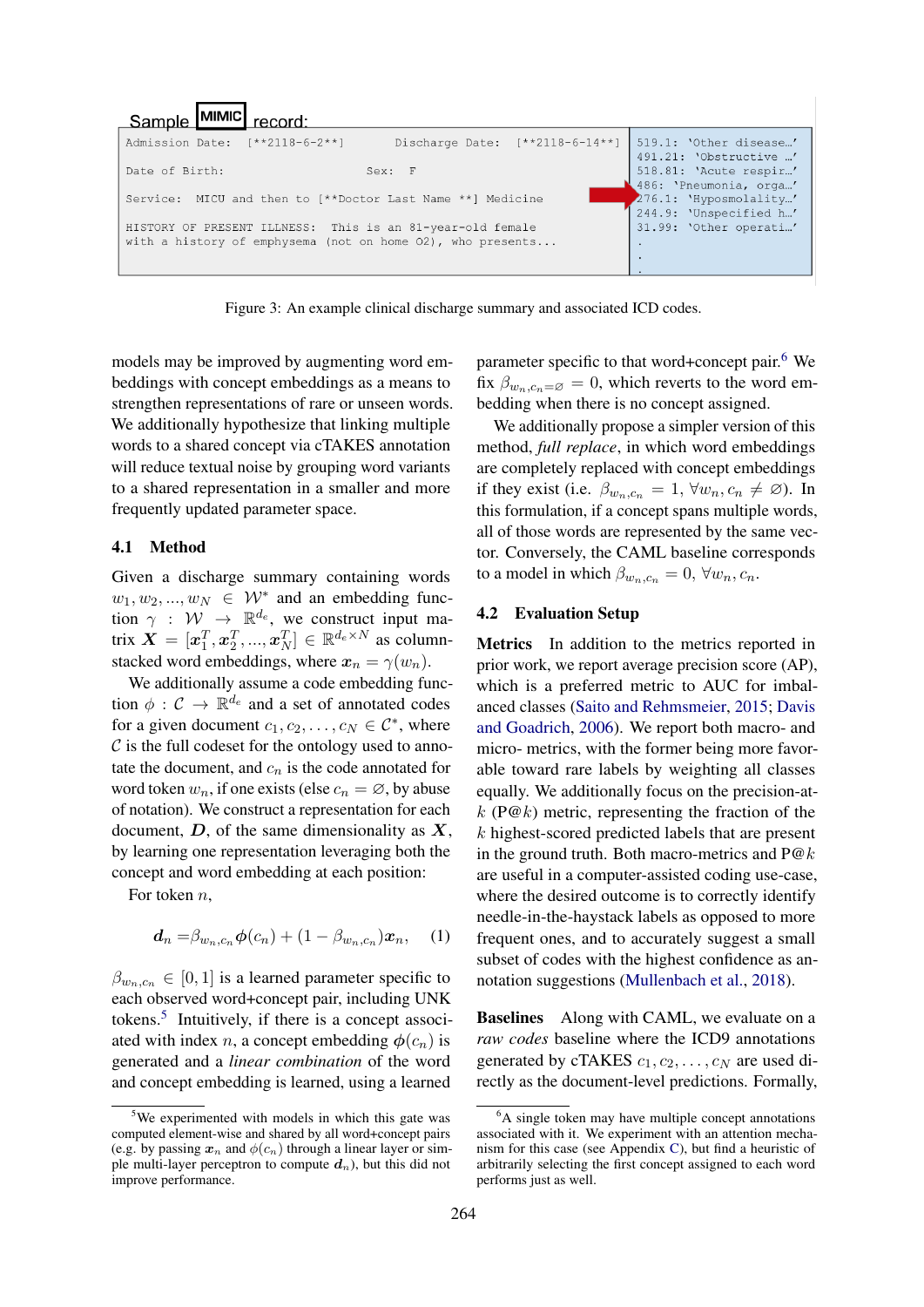$\hat{y}_{c_n} = 1$  when  $c_n \in \mathcal{L}$  and  $c_n \neq \emptyset$ , for all n in integers 1 to N.

### 4.3 Results

We present results on the test set in [Table 2.](#page-5-0) Overall, the concept-augmented models are indistinguishable from the baseline, and there is no significant difference between annotation type or recombination method, although the linear combination method with ICD9 annotations is the best performing and rivals the baseline.

Following the negative results for our initial attempt to augment word embeddings with concept embeddings, we tried two alternative strategies:

- We concatenated the ICD9 annotations with two other ontologies: RXNORM and SNOMED. While this led to greater coverage over the text (with slightly more than one third of the tokens in the text receiving corresponding concept annotations), it did not improve downstream performance.
- Prior work has demonstrated that leveraging clinical ontological structure can allow models to learn more effective code embeddings in fully structured data models [\(Singh et al.,](#page-8-6) [2014;](#page-8-6) [Choi et al.,](#page-8-20) [2017\)](#page-8-20). We applied the methodology of [Choi et al.](#page-8-20) [\(2017\)](#page-8-20) on both the ICD9 and SNOMED annotations, but this did not improve performance. For more details, see Appendix [D.](#page-11-0)

### 4.4 Error Analysis

Error analysis of the word-to-concept mapping produced by cTAKES exposes limitations of our initial hypothesis that cTAKES mitigates word-level variation by assigning multiple distinct word phrases to shared concepts. Figure [4](#page-4-0) demonstrates that the vast majority of the ICD9 concepts in the corpus are assigned to only one distinct word phrase, and the same results are observed for SNOMED concepts. This may explain the virtually indistinguishable performance of the augmentation models from the baseline, because randomly-initialized word and concept embeddings which are observed in strictly identical contexts should theoretically converge to the same representation.<sup>[7](#page-4-1)</sup>

<span id="page-4-0"></span>

Figure 4: A histogram showing the distribution of ICD9 concepts in  $C$  grouped according to the number of unique word phrases in the MIMIC-III corpus associated with each. We observe the same trend when plotting SNOMED annotations.

The raw codes baseline performs poorly, which aligns with the observation that cTAKES codes assigned to a discharge summary often do not have appropriate or proportional levels of specificity (for example, the top-level ICD9 code '428 Heart Failure' may be assigned by cTAKES, but the goldlabel code is '428.21 Acute Systolic Heart Failure'). This may also contribute to the negative result of the proposed model.

Figure [6](#page-11-1) (included in the Appendix) illustrates prediction performance as a function of code frequency in the training set, showing that the proposed model does not improve upon the baseline for rare or semi-rare codes.<sup>[8](#page-4-2)</sup>

#### 4.5 Ablations

We separate and analyze the two distinct components of cTAKES' annotation ability for further analysis: 1) how well cTAKES recognizes the location of concepts in the text (*NER*), and 2) how accurately cTAKES maps the recognized positions to the correct clinical concepts (*ontology mapping*). Annotation sparsity (NER) and/or cTAKES mapping error may lend the raw text on its own equally useful, as observed in Table [2.](#page-5-0) We investigate these hypotheses here. We evaluate performance of ablations relative to the augmentation model and baseline to determine whether each component individ-

<sup>\*</sup>These metrics were computed by randomly selecting  $k$ elements from those predicted, since there are no sorted probabilities associated with this baseline. For the same reasons we cannot report AUC or AP metrics.

<span id="page-4-1"></span><sup>&</sup>lt;sup>7</sup>Simulations of the augmentation method under a contrived setting with more concept annotations per note as well

as more unique word phrases mapping to a single concept demonstrate solid performance increases over the baseline. This provides supporting evidence that the findings presented in this section may be the cause of the negative result rather than our proposed architecture.

<span id="page-4-2"></span><sup>&</sup>lt;sup>8</sup>We use the following grouping criteria: rare codes have 50 or fewer occurrences in the training data, semi-rare have between 50 and 1000, and common have more than 1000.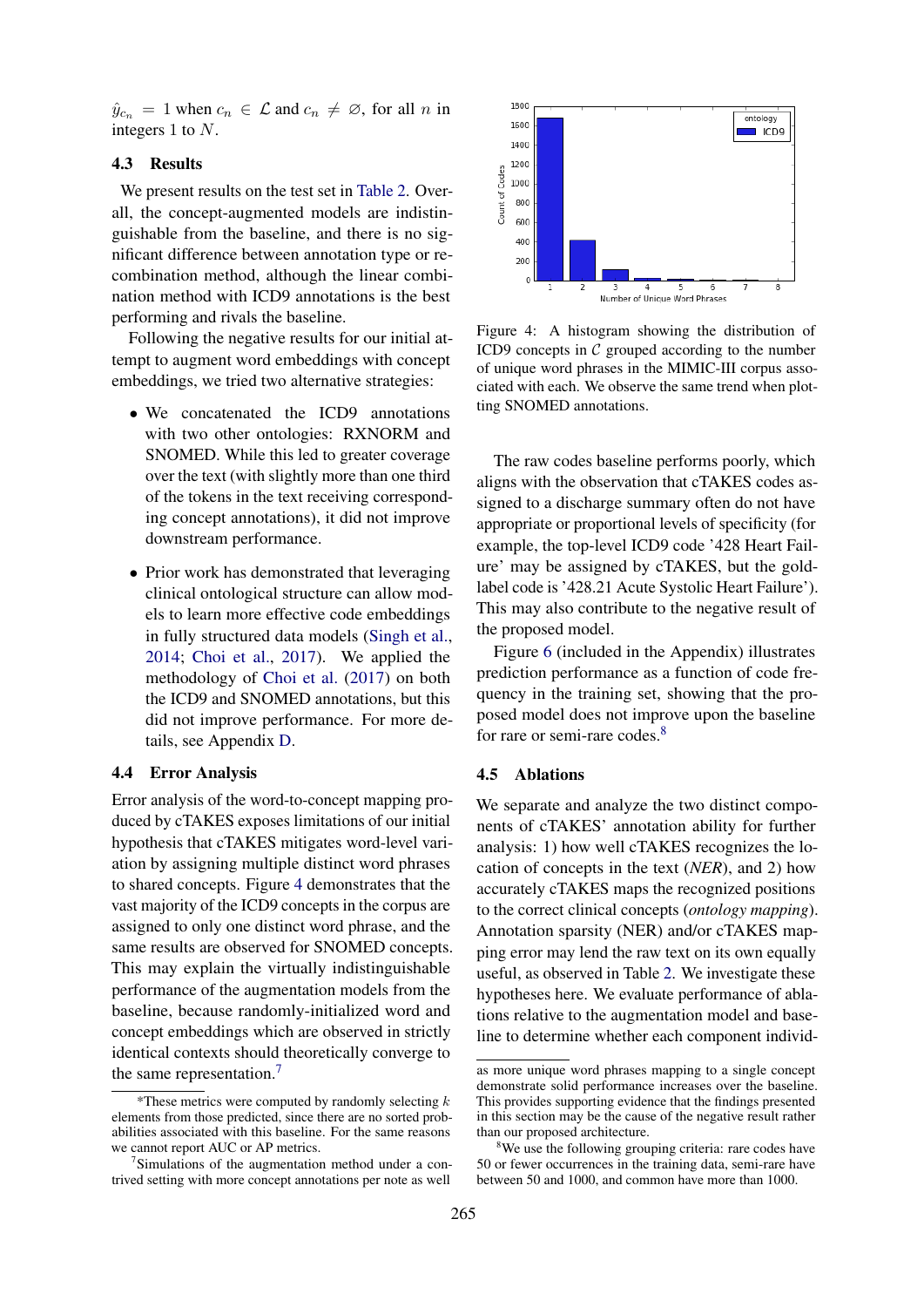<span id="page-5-0"></span>

|                                    | <b>AUC</b><br>АP |         | F1      |         | R@k    |        | P@k       |           |           |           |
|------------------------------------|------------------|---------|---------|---------|--------|--------|-----------|-----------|-----------|-----------|
| <b>Model</b>                       | Macro            | Micro   | Macro   | Micro   | Macro  | Micro  | 8         | 15        | 8         | 15        |
| Baseline (Mullenbach et al., 2018) | 0.8892           | 0.9846  | 0.2492  | 0.5426  | 0.0796 | 0.5421 | 0.3731    | 0.5251    | 0.7120    | 0.5616    |
| Baseline (raw codes)               | $n/a^*$          | $n/a^*$ | $n/a^*$ | $n/a^*$ | 0.0189 | 0.0877 | $0.0534*$ | $0.0640*$ | $0.1132*$ | $0.0747*$ |
| <b>Augmentation with ICD9</b>      |                  |         |         |         |        |        |           |           |           |           |
| full replace                       | 0.8846           | 0.9838  | 0.2242  | 0.5329  | 0.0691 | 0.5363 | 0.3688    | 0.5189    | 0.7048    | 0.5564    |
| linear combination                 | 0.8914           | 0.9849  | 0.2467  | 0.5427  | 0.0763 | 0.5419 | 0.3732    | 0.5267    | 0.7121    | 0.5634    |
| <b>Augmentation with SNOMED</b>    |                  |         |         |         |        |        |           |           |           |           |
| full replace                       | 0.8744           | 0.9830  | 0.2221  | 0.5271  | 0.0724 | 0.5326 | 0.3675    | 0.5177    | 0.7022    | 0.5547    |
| linear combination                 | 0.8781           | 0.9835  | 0.2238  | 0.533   | 0.0692 | 0.5357 | 0.3687    | 0.5194    | 0.7042    | 0.5563    |

Table 2: Test set results using the augmentation methods.

ually adds value. The ablations are:

- 1. *Dummy Concepts* We replace all word embeddings annotated by cTAKES with 0-vectors, and only use remaining embeddings for prediction. If this alternative shows similar performance to the baseline, then we conclude that the positions in the text annotated by cTAKES (NER) are not valuable for prediction performance.
- 2. *Concepts Only* We test the complement by replacing all word embeddings *not* annotated by cTAKES with a 0-vector. In contrast to Dummy Concepts, strong performance of this approach relative to the baseline will allow us to conclude that the positions in the text annotated by cTAKES are valuable for prediction performance.
- 3. *Concepts Only, Concept Embeddings* We replace all word embeddings not annotated by cTAKES with a 0-vector, and then replace all remaining word embeddings with their concept embedding. If this model performs better than Concepts Only, it will demonstrate the strength of cTAKES' ontology mapping component.

Note that Dummy Concepts and Concepts Only are the decomposition of the baseline CAML. Similarly, Dummy Concepts and Concepts Only, Concept Embeddings are the decomposition of the fullreplace augmentation model presented in Section [4.](#page-2-4)

Results Results are presented in Tables [3](#page-6-0) and [4.](#page-6-1) Results are consistent with previous experiments in that augmentation with concept annotations does not improve performance. For both ontologies, neither the Dummy Concepts nor the Concepts Only models outperform the full-text models (in which both token representations are used). However, there are some interesting findings. Using SNOMED annotations, performance of the Concepts Only model is significantly higher than Dummy Concepts and very close to full-text model performance. This finding is strengthened by considering the concept coverage discussed in Table [1:](#page-2-2) the Concepts Only model achieves comparable performance receiving only about 35% (1% in the ICD9 setting) of the input tokens which the fulltext baseline receives, and the Dummy Concepts Model receives about 65% (99% in the ICD9 setting). Thus, a significant proportion of downstream prediction performance can be attributed a small portion of the text which is recognized by cTAKES in both the SNOMED and ICD9 settings, indicating the strength of cTAKES' NER component.

#### <span id="page-5-1"></span>5 Approach 2: Multi-task Learning

We present an alternative application of cTAKES as a form of distant supervision. Our approach is inspired by recent successes in multi-task learning for NLP which demonstrate that cheaply-obtained labels framed as an auxiliary task can improve performance on downstream tasks [\(Swayamdipta et al.,](#page-8-21) [2018;](#page-8-21) [Ruder,](#page-8-22) [2017;](#page-8-22) [Zhang and Weiss,](#page-9-5) [2016\)](#page-9-5). We propose to predict clinical information extraction system annotations as an auxiliary task, and share lower-level representations with the clinical coding task through a jointly-trained model architecture. We hypothesize that domain-knowledge embedded in cTAKES will guide the shared layers of the model architecture towards a more optimal representation for the clinical coding task.

We formulate the auxiliary task as follows: given each word-embedding or word-embedding span in the input which cTAKES has assigned a code, can the model predict the code assigned to it by cTAKES?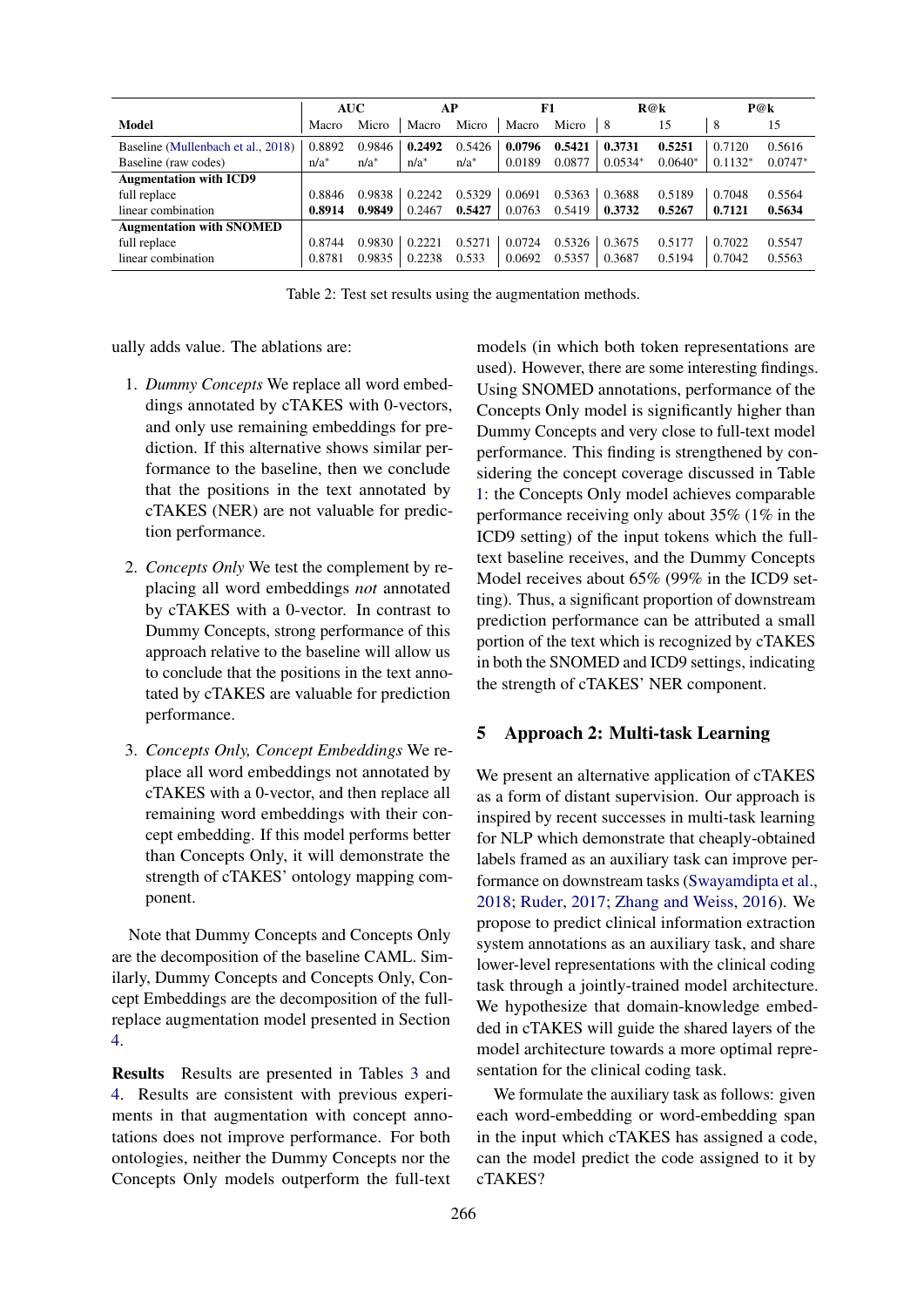<span id="page-6-0"></span>

|                                    | <b>Token Representation</b> |          | <b>AUC</b> |        | AF     |        |        |        | R@k    |          | P@k    |        |
|------------------------------------|-----------------------------|----------|------------|--------|--------|--------|--------|--------|--------|----------|--------|--------|
| Model                              | Concept Match               | No Match | Macro      | Micro  | Macro  | Micro  | Macro  | Micro  |        |          |        |        |
| Baseline (Mullenbach et al., 2018) | Word                        | Word     | 0.8892     | 0.9846 | 0.2492 | 0.5426 | 0.0796 | 0.5421 | 0.3731 | $0.5251$ | 0.7120 | 0.5616 |
| Dummy Concepts                     |                             | Word     | 0.8876     | 0.9839 | 0.2119 | 0.5236 | 0.0732 | 0.5261 | 0.3634 | 0.5141   | 0.6943 | 0.5506 |
| Concepts Only                      | Word                        |          | 0.7549     | 0.9626 | 0.0538 | 0.2487 | 0.0080 | 0.1961 | 0.2063 | 0.2880   | 0.4196 | 0.3197 |
| Concepts Only, Concept Embeddings  | Concept                     |          | 0.7534     | 0.9620 | 0.0552 | 0.2464 | 0.0086 | 0.1972 | 0.2058 | 0.2855   | 0.4200 | 0.3166 |
| Augmentation Model (full replace)  | Concept                     | Word     | 0.8846     | 0.9838 | 0.2242 | 0.5329 | 0.0691 | 0.5363 | 0.3688 | 0.5189   | 0.7048 | 0.5564 |

Table 3: Test set results of ablation experiments on the MIMIC-III dataset, using ICD9 concept annotations.

<span id="page-6-1"></span>

|                                    | <b>Token Representation</b> |          | <b>AUC</b> |        | АP     |        |        |        | R@k    |        | P@k    |        |
|------------------------------------|-----------------------------|----------|------------|--------|--------|--------|--------|--------|--------|--------|--------|--------|
| Model                              | <b>Concept Match</b>        | No Match | Macro      | Micro  | Macro  | Micro  | Macro  | Micro  | -8     |        |        |        |
| Baseline (Mullenbach et al., 2018) | Word                        | Word     | 0.8892     | 0.9846 | 0.2492 | 0.5426 | 0.0796 | 0.5421 | 0.3731 | 0.5251 | 0.7120 | 0.5616 |
| Dummy Concepts                     |                             | Word     | 0.8472     | 0.9780 | 0.1461 | 0.4375 | 0.0413 | 0.4426 | 0.3202 | 0.4439 | 0.6234 | 0.4804 |
| Concepts Only                      | Word                        |          | 0.8736     | 0.9817 | 0.2059 | 0.4518 | 0.0515 | 0.4295 | 0.3278 | 0.4583 | 0.6300 | 0.4903 |
| Concepts Only, Concept Embeddings  | Concept                     |          | 0.8739     | 0.9813 | 0.2019 | 0.4451 | 0.0519 | 0.4258 | 0.3247 | 0.4538 | 0.6254 | 0.4851 |
| Augmentation Model (full replace)  | Concept                     | Word     | 0.8744     | 0.9830 | 0.2221 | 0.5271 | 0.0724 | 0.5326 | 0.3675 | 0.5177 | 0.7022 | 0.5547 |

Table 4: Test set results of ablation experiments on the MIMIC-III dataset, using SNOMED concept annotations.

## 5.1 Method

We annotate the set of non-null ground-truth codes output by cTAKES for document  $i$  in the training data as  $\{(a_{i,1}, c_{i,1}), (a_{i,2}, c_{i,2}), \ldots, (a_{i,M}, c_{i,M})\},\$ where each anchor  $a_{i,m}$  indicates the span of tokens in the text for which concept  $c_{i,m}$  is annotated, and  $c_{i,m} \neq \emptyset$ .

The loss term of the model is augmented to include the multi-class cross-entropy of predicting the correct code for all annotated spans in the training batch:

$$
\mathcal{L} = \sum_{i=1}^{I} BCE(\mathbf{y}_i, \hat{\mathbf{y}}_i) + \lambda \frac{\sum_{i=1}^{I} \sum_{m=1}^{M_i} -\log p(c_{i,m} \mid a_{i,m})}{\sum_{i=1}^{I} M_i}
$$

where  $BCE(\mathbf{y}_i, \hat{\mathbf{y}}_i)$  is the standard (binary crossentropy) loss from the baseline for the clinical coding task,  $p(c_{i,m} \mid a_{i,m})$  is the probability assigned by the auxiliary model to the true cTAKESannotated concept given word span  $a_{i,m}$  as input,  $\lambda$ is the hyperparameter to tradeoff between the two objectives, and  $I$  is the number of instances in the batch.

Because we use the auxiliary task as a "scaffold" [\(Swayamdipta et al.,](#page-8-21) [2018\)](#page-8-21) for transferring domain knowledge encoded in cTAKES' rules into the learned representations for the clinical coding task, we must only run cTAKES and compute a forward pass through the auxiliary module at training time. At test-time, we evaluate only on the clinical coding task, so the time complexity of model inference remains the same as the baseline, an advantage of this architecture.

<span id="page-6-3"></span>ruataset, using Siv<br>Predict  $\hat{y}$  (CAML)  $\mathbb{R}$  . The set of  $\mathbb{R}$  $\begin{CD} \mathcal{F} \rightarrow \mathcal{F}^\text{Predict} \ \mathcal{F} \rightarrow \hat{c} \end{CD}$  $\widehat{\mathcal{F}}$ Max along 3 embeddings Predict H  $d_c$  $d_c \times \Lambda$  $d_c \times$ ──<br>edic<br>∂ Convolution Max along 3 embeddings Predict  $z^T$  $d_e$  $X \vert \vert$  $d_e \times 1$ cell anoma<sub>de × N</sub>L *has hairy Patient*

Figure 5: The proposed architecture (for prediction on a single document, i, and auxiliary supervision on a single annotation,  $m$ ). The bottom box illustrates the preconvolution model, and the top box post-convolution. The architecture on the left is the baseline.

We model  $p(c_{i,m} \mid a_{i,m})$  via a multi-layer perceptron with a Softmax output layer to obtain a distribution over the codeset,  $C$ . We additionally experiment with a linear layer variant to combat overfitting on the auxiliary task by reducing the capacity of this module. The input to this module is a single vector,  $z_{i,m} \in \mathbb{R}^{d_e}$ , constructed by selecting the maximum value over s word embeddings for each dimension, where  $s$  is the length of the input span.<sup>[9](#page-6-2)</sup> To facilitate information transfer between the clinical coding and auxiliary task, we experiment with tying both the randomly-initialized embedding layer,  $X$ , and a higher-level layer of the

<span id="page-6-2"></span><sup>&</sup>lt;sup>9</sup>While this is simple representation, we find that multiword concept annotations are rather rare, in which case  $z_{i,m}$ is equivalent to  $x_{i,m}$ .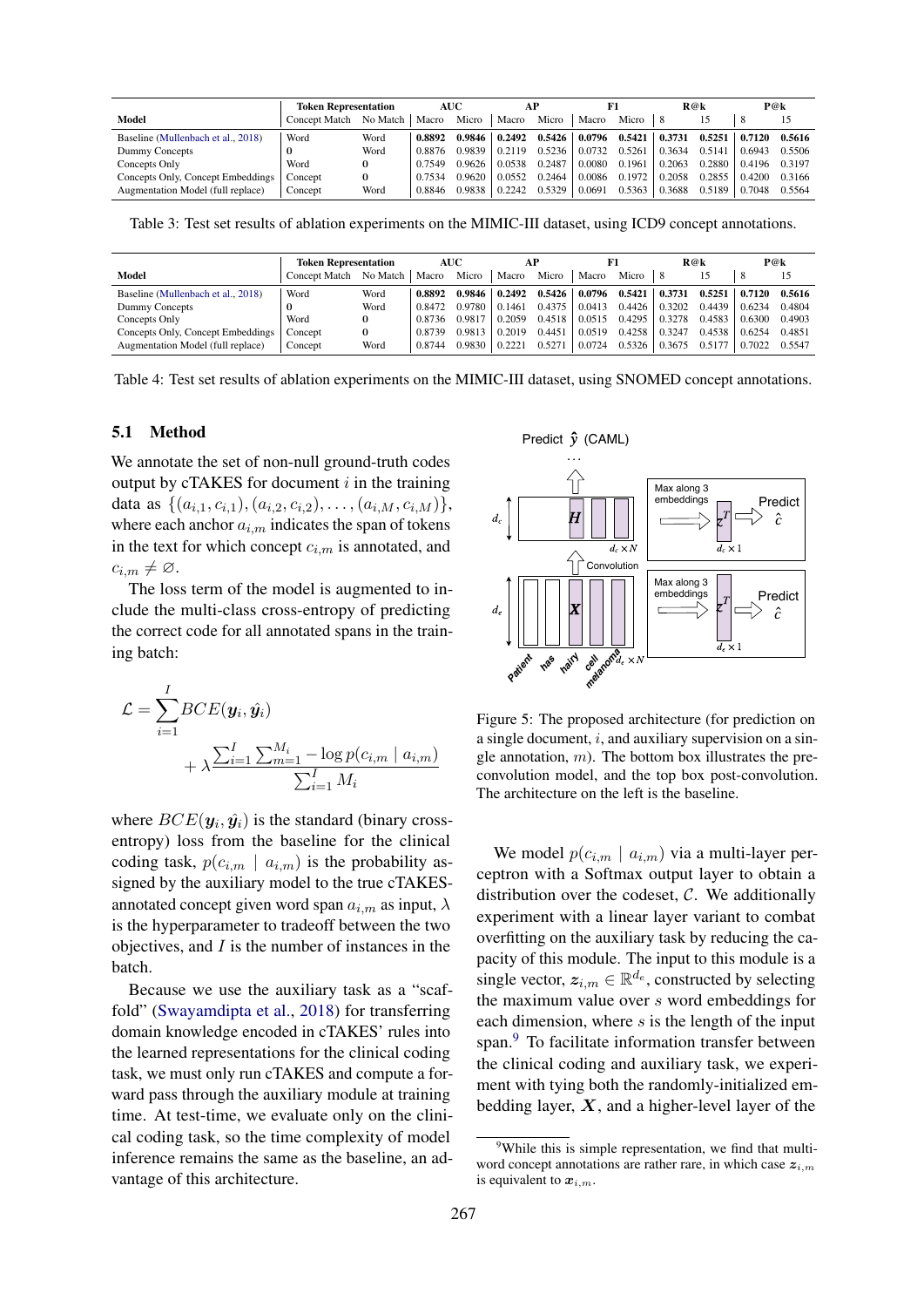<span id="page-7-2"></span>

|                                    |                        | <b>AUC</b> |        | AP     |        |        |        | R@k    |        | P@k    |        |
|------------------------------------|------------------------|------------|--------|--------|--------|--------|--------|--------|--------|--------|--------|
| <b>Shared Features</b>             | <b>Auxiliary Model</b> | Macro      | Micro  | Macro  | Micro  | Macro  | Micro  | 8      | 15     | -8     |        |
| Baseline (Mullenbach et al., 2018) | n/a                    | 0.8892     | 0.9846 | 0.2492 | 0.5426 | 0.0796 | 0.5421 | 0.3731 | 0.5251 | 0.7120 | 0.5616 |
| Pre-convolution                    | MLP                    | 0.8874     | 0.9839 | 0.2365 | 0.5390 | 0.0734 | 0.5376 | 0.3724 | 0.5235 | 0.7102 | 0.5597 |
| Pre-convolution                    | Linear Layer           | 0.8834     | 0.9838 | 0.2398 | 0.5412 | 0.0766 | 0.5414 | 0.3731 | 0.5265 | 0.7113 | 0.5633 |
| Post-convolution                   | MLP                    | 0.7252     | 0 9619 | 0.0578 | 0.3002 | 0.0159 | 0.2966 | 0.2449 | 0.3417 | 0.4879 | 0.3748 |
| Post-convolution                   | Linear Layer           | 0.7562     | 0.9655 | 0.0606 | 0.3035 | 0.0123 | 0.2934 | 0.2461 | 0.3392 | 0.4900 | 0.3700 |

Table 5: Test set performance on the ICD9 coding task for  $\lambda = 1$  and using ICD9 annotations.

<span id="page-7-3"></span>

|                        |                        | <b>Tagging Accuracy</b>            |        |  |  |  |  |
|------------------------|------------------------|------------------------------------|--------|--|--|--|--|
| <b>Shared Features</b> | <b>Auxiliary Model</b> | After one epoch   After last epoch |        |  |  |  |  |
| Pre-convolution        | MLP                    | 0.9343                             | 0.9398 |  |  |  |  |
| Pre-convolution        | Linear Layer           | 0.8940                             | 0.9400 |  |  |  |  |
| Post-convolution       | MLP                    | 0.9102                             | 0.9335 |  |  |  |  |
| Post-convolution       | Linear Layer           | 0.7524                             | 0.9341 |  |  |  |  |

Table 6: Dev set performance on the auxiliary task for  $\lambda = 1$  and using ICD9 annotations. Relatively high task performance is achieved even after one epoch with a simple model.

network (e.g. the outputs of the document-level convolution layer  $H$  described in Section [3\)](#page-2-5). See Figure [5](#page-6-3) for the model architecture.

### 5.2 Experiment and Results

Results are presented in [Table 5](#page-7-2) and [Table 6](#page-7-3) for ICD9 annotations. Overall, the cTAKES spanprediction task does more to hurt than help performance on the main task. Tying the model weights at a higher layer (post-convolution as opposed to preconvolution) results in worse performance, even though the model fits the auxiliary task well. This indicates either that the model may not have enough capacity to adequately fit both tasks, or that the cTAKES prediction task as formulated may actually misguide the clinical coding task slightly in parameter search space.<sup>[10](#page-7-4)</sup>

We additionally remark that increasing the weight of the auxiliary task generally lowers performance on the clinical coding task, and tuning  $\lambda$ on the dev set does not result in more optimal performance (we include results with  $\lambda = 1$  here; see [Table 9](#page-11-2) in the Appendix). Notably, for even very small values of  $\lambda$ , we achieve very high validation accuracy on the auxiliary task. This performance does not change with larger weightings, indicating that the auxiliary task may not be difficult enough to result in effective knowledge transfer.<sup>[11](#page-7-5)</sup>

# 6 Conclusion

Integrating existing clinical information extraction tools with deep learning models is an important direction for bridging the gap between rule-based and learning-based methods. We have provided an analysis of the quality of the widely-used clinical concept annotator cTAKES when integrated into a state-of-the-art text-based prediction model. In two settings, we have shown that cTAKES does not improve performance over raw text alone on the clinical coding task. We additionally demonstrate through error analysis and ablation studies that the amount of word variation captured and the differentiation between the named-entity recognition and ontology-mapping tasks may affect cTAKES' effectiveness.

While automated coding is one application area, the models presented here could easily be extended to other downstream prediction tasks such as patient diagnosis and treatment outcome prediction. Future work will include evaluating newlydeveloped clinical NER tools with similar functionalities to cTAKES in our framework, which can potentially serve as a means to evaluate the effectiveness of newer systems vis-à-vis cTAKES.

Acknowledgments We thank the Research, Development, and Dissemination group at Sutter Health as well as members of the Georgia Tech Computational Linguistics Lab for helpful discussions. Figure 3 was provided by James Mullenbach.

## References

- <span id="page-7-0"></span>American Academy of Professional Coders. 2019. [What is medical coding?](https://www.aapc.com/medical-coding/medical-coding.aspx)
- <span id="page-7-1"></span>Alan R Aronson. 2001. Effective mapping of biomedical text to the umls metathesaurus: the metamap program. In *Proceedings of the AMIA Symposium*, page 17. American Medical Informatics Association.
- <span id="page-7-6"></span>Dzmitry Bahdanau, Kyunghyun Cho, and Yoshua Bengio. 2014. Neural machine translation by jointly

<span id="page-7-5"></span><span id="page-7-4"></span><sup>10</sup>We found similar results using SNOMED annotations.

<sup>&</sup>lt;sup>11</sup>While the models in Sections [4](#page-2-4) did not introduce new hyperparameters to the baseline architecture, hyperparameters for this architecture were selected by human intuition. Room for future work includes more extensive tuning (see Table [8](#page-10-3) in Appendix [A\)](#page-10-0).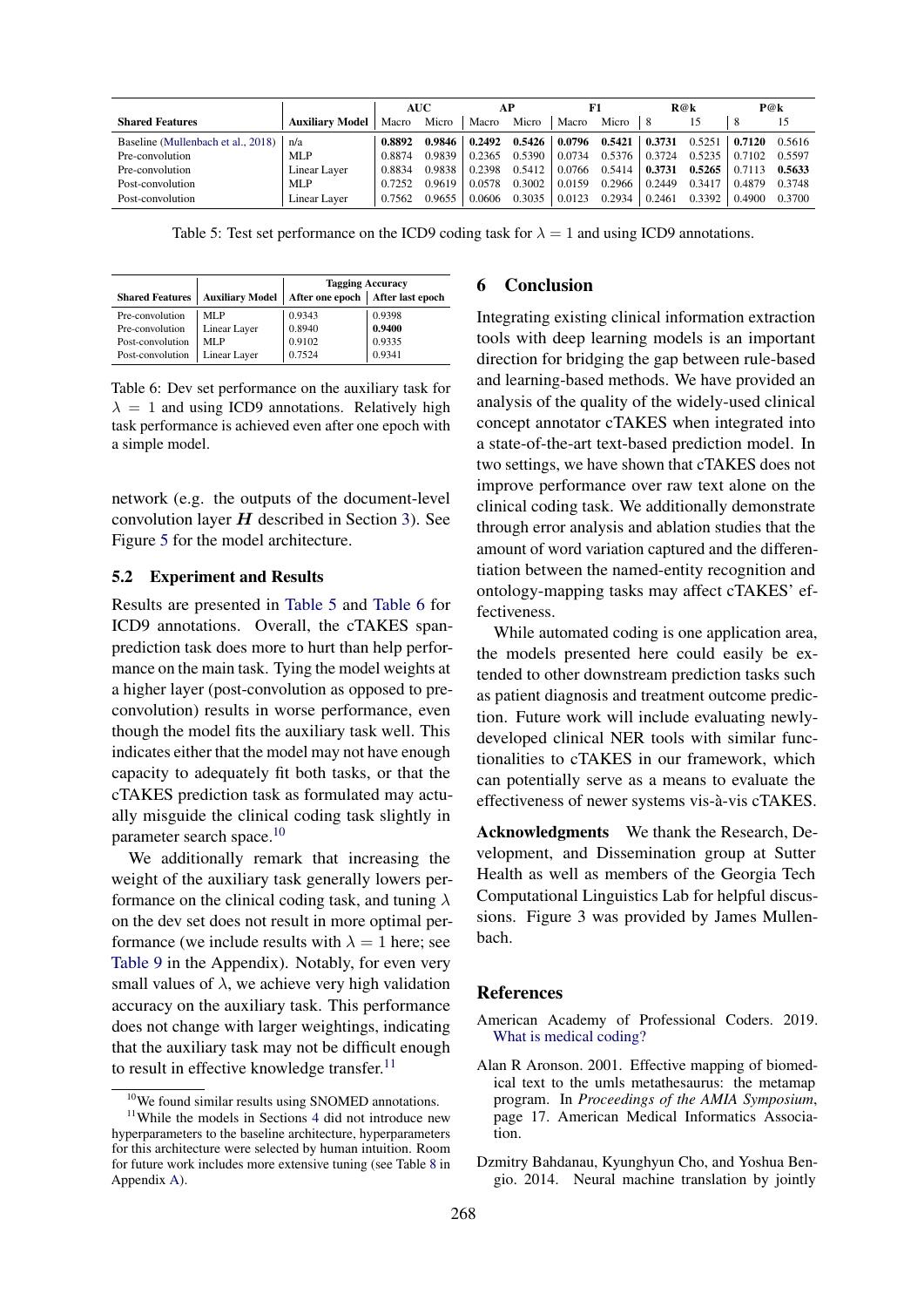learning to align and translate. *arXiv preprint arXiv:1409.0473*.

- <span id="page-8-2"></span>Tal Baumel, Jimena Nassour-Kassis, Raphael Cohen, Michael Elhadad, and Noémie Elhadad. 2018. Multi-label classification of patient notes a case study on icd code assignment. In *Proceedings of the 2018 AAAI Joint Workshop on Health Intelligence*.
- <span id="page-8-14"></span>Willie Boag and Hassan Kané. 2017. Awe-cm vectors: Augmenting word embeddings with a clinical metathesaurus. *arXiv preprint arXiv:1712.01460*.
- <span id="page-8-10"></span>Willie Boag, Elena Sergeeva, Saurabh Kulshreshtha, Peter Szolovits, Anna Rumshisky, and Tristan Naumann. 2018. Cliner 2.0: Accessible and accurate clinical concept extraction. *arXiv preprint arXiv:1803.02245*.
- <span id="page-8-20"></span>Edward Choi, Mohammad Taha Bahadori, Le Song, Walter F Stewart, and Jimeng Sun. 2017. Gram: graph-based attention model for healthcare representation learning. In *Proceedings of the 23rd ACM SIGKDD International Conference on Knowledge Discovery and Data Mining*, pages 787–795. ACM.
- <span id="page-8-19"></span>Jesse Davis and Mark Goadrich. 2006. The relationship between precision-recall and roc curves. In *Proceedings of the 23rd international conference on Machine learning*, pages 233–240. ACM.
- <span id="page-8-7"></span>Kevin Donnelly. 2006. Snomed-ct: The advanced terminology and coding system for ehealth. *Studies in health technology and informatics*, 121:279.
- <span id="page-8-9"></span>Carol Friedman. 2000. A broad-coverage natural language processing system. In *Proceedings of the AMIA Symposium*, page 270. American Medical Informatics Association.
- <span id="page-8-12"></span>Nathan Greenberg, Trapit Bansal, Patrick Verga, and Andrew McCallum. 2018. Marginal likelihood training of bilstm-crf for biomedical named entity recognition from disjoint label sets. In *Proceedings of the 2018 Conference on Empirical Methods in Natural Language Processing*, pages 2824–2829.
- <span id="page-8-16"></span>Alistair EW Johnson, Tom J Pollard, Lu Shen, H Lehman Li-wei, Mengling Feng, Mohammad Ghassemi, Benjamin Moody, Peter Szolovits, Leo Anthony Celi, and Roger G Mark. 2016. Mimiciii, a freely accessible critical care database. *Scientific data*, 3:160035.
- <span id="page-8-5"></span>Donald AB Lindberg, Betsy L Humphreys, and Alexa T McCray. 1993. The unified medical language system. *Methods of information in medicine*, 32(04):281–291.
- <span id="page-8-0"></span>James Mullenbach, Sarah Wiegreffe, Jon Duke, Jimeng Sun, and Jacob Eisenstein. 2018. Explainable prediction of medical codes from clinical text. In *Proceedings of the 2018 Conference of the North American Chapter of the Association for Computational Linguistics: Human Language Technologies*, volume 1.
- <span id="page-8-8"></span>National Center for Health Statistics. 1991. *The International Classification of Diseases: 9th Revision, Clinical Modification: ICD-9-CM*.
- <span id="page-8-3"></span>Hoang Nguyen and Jon Patrick. 2016. Text mining in clinical domain: Dealing with noise. In *Proceedings of the 22nd ACM SIGKDD international conference on knowledge discovery and data mining*, pages 549–558. ACM.
- <span id="page-8-17"></span>T.J. Pollard and A.E.W. Johnson. 2016. [The MIMIC-](http://dx.doi.org/10.13026/C2XW26)[III clinical database.](http://dx.doi.org/10.13026/C2XW26)
- <span id="page-8-1"></span>Anthony Rios and Ramakanth Kavuluru. 2018a. Emr coding with semi-parametric multi-head matching networks. In *Proceedings of the 2018 Conference of the North American Chapter of the Association for Computational Linguistics: Human Language Technologies*, volume 1, pages 2081–2091.
- <span id="page-8-15"></span>Anthony Rios and Ramakanth Kavuluru. 2018b. Fewshot and zero-shot multi-label learning for structured label spaces. In *Proceedings of the 2018 Conference on Empirical Methods in Natural Language Processing*, pages 3132–3142.
- <span id="page-8-22"></span>Sebastian Ruder. 2017. An overview of multi-task learning in deep neural networks. *arXiv preprint arXiv:1706.05098*.
- <span id="page-8-18"></span>Takaya Saito and Marc Rehmsmeier. 2015. The precision-recall plot is more informative than the roc plot when evaluating binary classifiers on imbalanced datasets. *PloS one*, 10(3):e0118432.
- <span id="page-8-4"></span>Guergana K Savova, James J Masanz, Philip V Ogren, Jiaping Zheng, Sunghwan Sohn, Karin C Kipper-Schuler, and Christopher G Chute. 2010. Mayo clinical text analysis and knowledge extraction system (ctakes): architecture, component evaluation and applications. *Journal of the American Medical Informatics Association*, 17(5):507–513.
- <span id="page-8-13"></span>Yuqi Si, Jingqi Wang, Hua Xu, and Kirk Roberts. 2019. Enhancing clinical concept extraction with contextual embedding. *arXiv preprint arXiv:1902.08691*.
- <span id="page-8-6"></span>Anima Singh, Girish Nadkarni, John Guttag, and Erwin Bottinger. 2014. Leveraging hierarchy in medical codes for predictive modeling. In *Proceedings of the 5th ACM conference on Bioinformatics, Computational Biology, and Health Informatics*, pages 96–103. ACM.
- <span id="page-8-21"></span>Swabha Swayamdipta, Sam Thomson, Kenton Lee, Luke Zettlemoyer, Chris Dyer, and Noah A. Smith. 2018. [Syntactic scaffolds for semantic structures.](http://arxiv.org/abs/1808.10485) *CoRR*, abs/1808.10485.
- <span id="page-8-11"></span>Yifeng Tao, Bruno Godefroy, Guillaume Genthial, and Christopher Potts. 2018. Effective feature representation for clinical text concept extraction. *arXiv preprint arXiv:1811.00070*.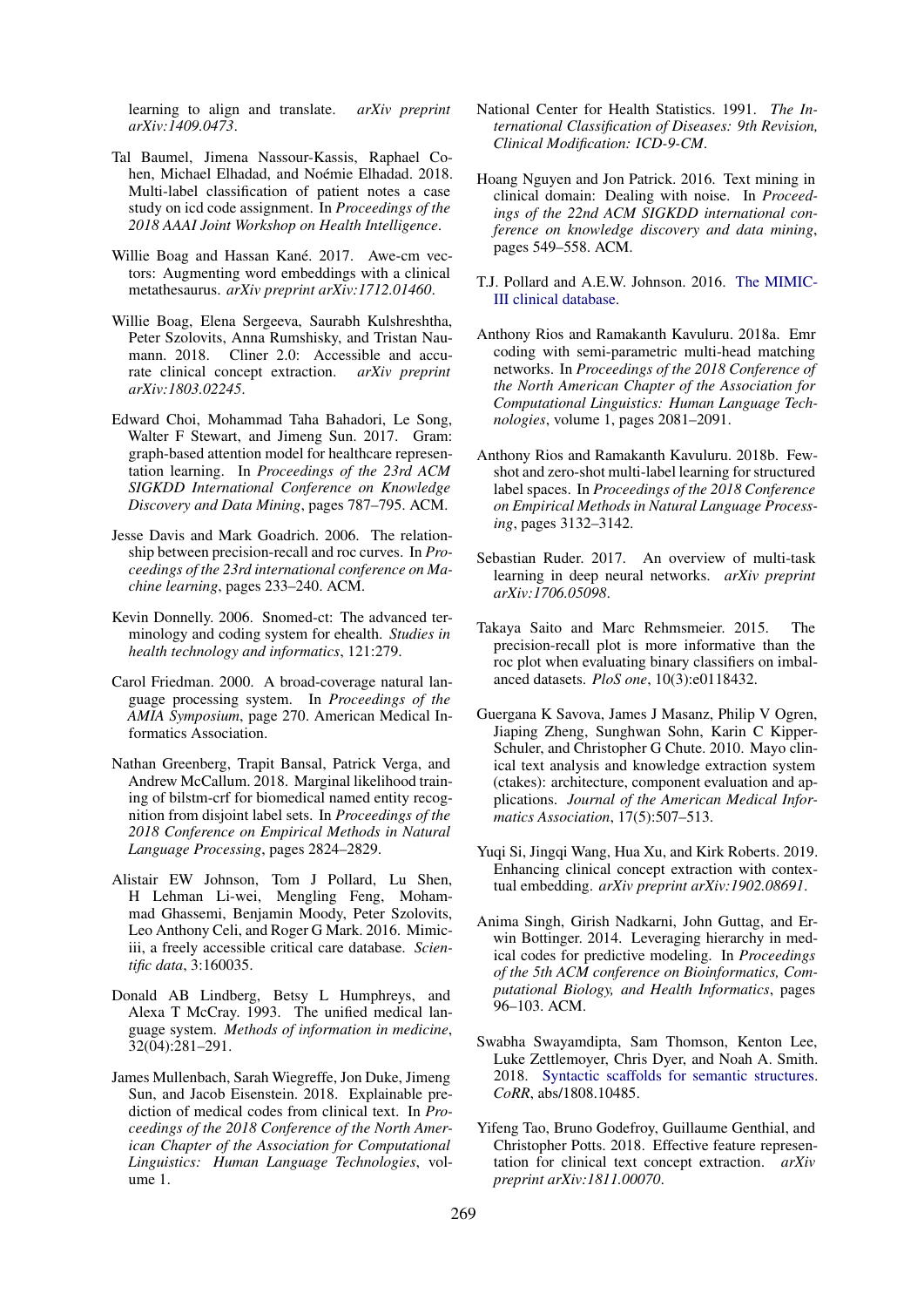- <span id="page-9-0"></span>Jacqueline M Torres, John Lawlor, Jeffrey D Colvin, Marion R Sills, Jessica L Bettenhausen, Amber Davidson, Gretchen J Cutler, Matt Hall, and Laura M Gottlieb. 2017. Icd social codes. *Medical care*, 55(9):810–816.
- <span id="page-9-1"></span>Yanshan Wang, Liwei Wang, Majid Rastegar-Mojarad, Sungrim Moon, Feichen Shen, Naveed Afzal, Sijia Liu, Yuqun Zeng, Saeed Mehrabi, Sunghwan Sohn, et al. 2017. Clinical information extraction applications: a literature review. *Journal of biomedical informatics*.
- <span id="page-9-4"></span>Wei-Hung Weng, Kavishwar B Wagholikar, Alexa T McCray, Peter Szolovits, and Henry C Chueh. 2017. Medical subdomain classification of clinical notes using a machine learning-based natural language processing approach. *BMC medical informatics and decision making*, 17(1):155.
- <span id="page-9-2"></span>Kai Xu, Zhanfan Zhou, Tao Gong, Tianyong Hao, and Wenyin Liu. 2018. Sblc: a hybrid model for disease named entity recognition based on semantic bidirectional lstms and conditional random fields. *BMC medical informatics and decision making*, 18(5):114.
- <span id="page-9-5"></span>Yuan Zhang and David Weiss. 2016. Stackpropagation: Improved representation learning for syntax. *arXiv preprint arXiv:1603.06598*.
- <span id="page-9-3"></span>Henghui Zhu, Ioannis Ch Paschalidis, and Amir Tahmasebi. 2018. Clinical concept extraction with contextual word embedding. *arXiv preprint arXiv:1810.10566*.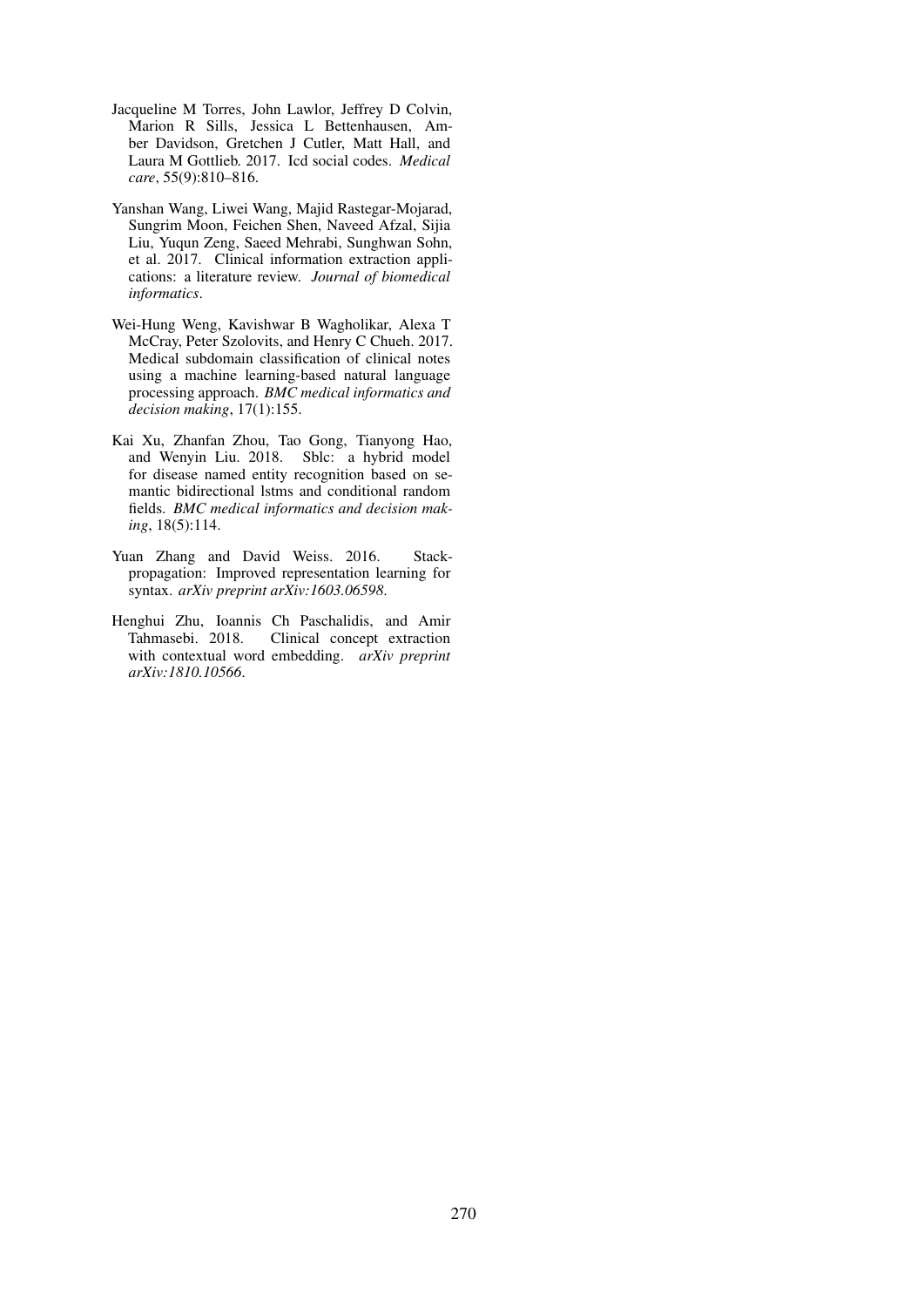#### <span id="page-10-0"></span>A Experimental Details

Data Following [Mullenbach et al.](#page-8-0) [\(2018\)](#page-8-0), we use the same train/test/validation splits for the MIMIC-III dataset, and concatenate all supplemental text for a patient discharge summary into one record. We use the authors' provided data pro-cessing pipeline<sup>[12](#page-10-4)</sup> to preprocess the corpus. The vocubulary includes all words occurring in at least 3 training documents. See Table [7](#page-10-5) for descriptive statistics of the dataset.

We construct a concept vocabulary for embedding initialization following the same specification as the word vocabulary: any concept which does not occur in at least 3 training documents is replaced with an UNK token. Details on the size of the vocabulary can be found in Table [8.](#page-10-3)

<span id="page-10-5"></span>

| # training documents       | 47,723  |
|----------------------------|---------|
| # test documents           | 3,372   |
| # dev documents            | 1,631   |
| Mean # tokens per document | 1,513.0 |
| Mean # labels per document | 16.09   |
| Total # labels $(L)$       | 8,921   |

Table 7: Dataset Descriptive Statistics.

Training We train with the same specifications as [Mullenbach et al.](#page-8-0) [\(2018\)](#page-8-0) unless otherwise specified, with dropout performed after concept augmentation for the models in Sections [4,](#page-2-4) and early stopping with a patience of 10 epochs on the precision at 8 metric, for a maximum of 200 epochs (note that in the multi-task learning models the stopping criterion is only a function of performance on the clinical coding task). Unlike previous work, we reduce the batch size to 12 in order to allow each batch to fit on a single GPU, and we do not use pretrained embeddings as we find this improves performance. All models are trained on a single NVIDIA Titan X GPU with 12,189 MiB of RAM.

We port the optimal hyperparameters reported in [Mullenbach et al.](#page-8-0) [\(2018\)](#page-8-0) to our experiments. With more extensive hyperparameter tuning, we may expect to see a potential increase in the performance of our models over the baseline. See Table [8](#page-10-3) for hyperparameters and other details specific to our proposed model architectures. All neural models

are implemented using  $PyTorch<sup>13</sup>$  $PyTorch<sup>13</sup>$  $PyTorch<sup>13</sup>$ , and built on the open-source implementation of CAML.<sup>[14](#page-10-7)</sup>

<span id="page-10-3"></span>

| Parameter                                      | Value       |
|------------------------------------------------|-------------|
| Vocabulary Size                                | 51,917      |
| SNOMED Concept Vocabulary $(C)$ Size           | 20,775      |
| ICD9 Concept Vocabulary $(C)$ Size             | 1,529       |
| Embedding Size $(d_e)$                         | 100         |
| Post-convolution Embedding Size $(d_c)$        | 50          |
| <b>Dropout Probability</b>                     | 0.2         |
| Learning Rate                                  | 0.0001      |
| Attention Mechanism Hidden State Size          | 20          |
| <b>Attention Mechanism Activation Function</b> | <b>ReLU</b> |
| Auxiliary hidden layer size                    | 700         |
| Auxiliary activation function                  | ReLU        |

Table 8: Model details.

# <span id="page-10-1"></span>B Concept Extraction

We build a custom dictionary from the UMLS Metathesaurus that includes mappings from UMLS CUIs to SNOMED-CT and ICD9-CM concepts. We run the cTAKES annotator in advance of training for all 3 dataset splits using the resulting dictionary, allowing us to obtain annotations for each note in the dataset, and the positions of the annotations in the raw text. Note that for the multitask learning experiments (Section [5\)](#page-5-1), we only require annotations for training data. Annotating the MIMIC-III datafiles using these specifications takes between 4 and 5 hours for 3,000 discharge summaries on a single CPU, and can be parallelized for efficiency.

## <span id="page-10-2"></span>C Attention for Overlapping Concepts

We implement an attention mechanism [\(Bahdanau](#page-7-6) [et al.,](#page-7-6) [2014\)](#page-7-6) to compute a single concept embedding  $\phi(C_n) \in \mathbb{R}^{d_e}$  when  $C_n = \{c_1, c_2, \ldots, c_J\}$ represents a set of concepts annotated at position  $n$  instead of a single concept. Intuitively, we want to more heavily weight those concepts in the set which have the most similarity to the surrounding text. We define a context vector for position  $n$  as:

$$
\boldsymbol{v}_n = [\boldsymbol{x}_{n-2}, \boldsymbol{x}_{n-1}, \boldsymbol{x}_{n+1}, \boldsymbol{x}_{n+2}] \in \mathbb{R}^{4d_e}
$$

 $\overline{4}$ 

The context is defined as the concatenated word embeddings surrounding position  $n$ . We use a context size of  $n + / -2$ , where 2 is a hyperparameter. We choose to use a smaller value for computational efficiency.

<span id="page-10-4"></span><sup>12</sup>[https://github.com/jamesmullenbach/](https://github.com/jamesmullenbach/caml-mimic/blob/master/notebooks/dataproc_mimic_III.ipynb) [caml-mimic/blob/master/notebooks/](https://github.com/jamesmullenbach/caml-mimic/blob/master/notebooks/dataproc_mimic_III.ipynb) [dataproc\\_mimic\\_III.ipynb](https://github.com/jamesmullenbach/caml-mimic/blob/master/notebooks/dataproc_mimic_III.ipynb)

<span id="page-10-7"></span><span id="page-10-6"></span><sup>13</sup><https://github.com/pytorch/pytorch> <sup>14</sup>[https://github.com/jamesmullenbach/](https://github.com/jamesmullenbach/caml-mimic) [caml-mimic](https://github.com/jamesmullenbach/caml-mimic)